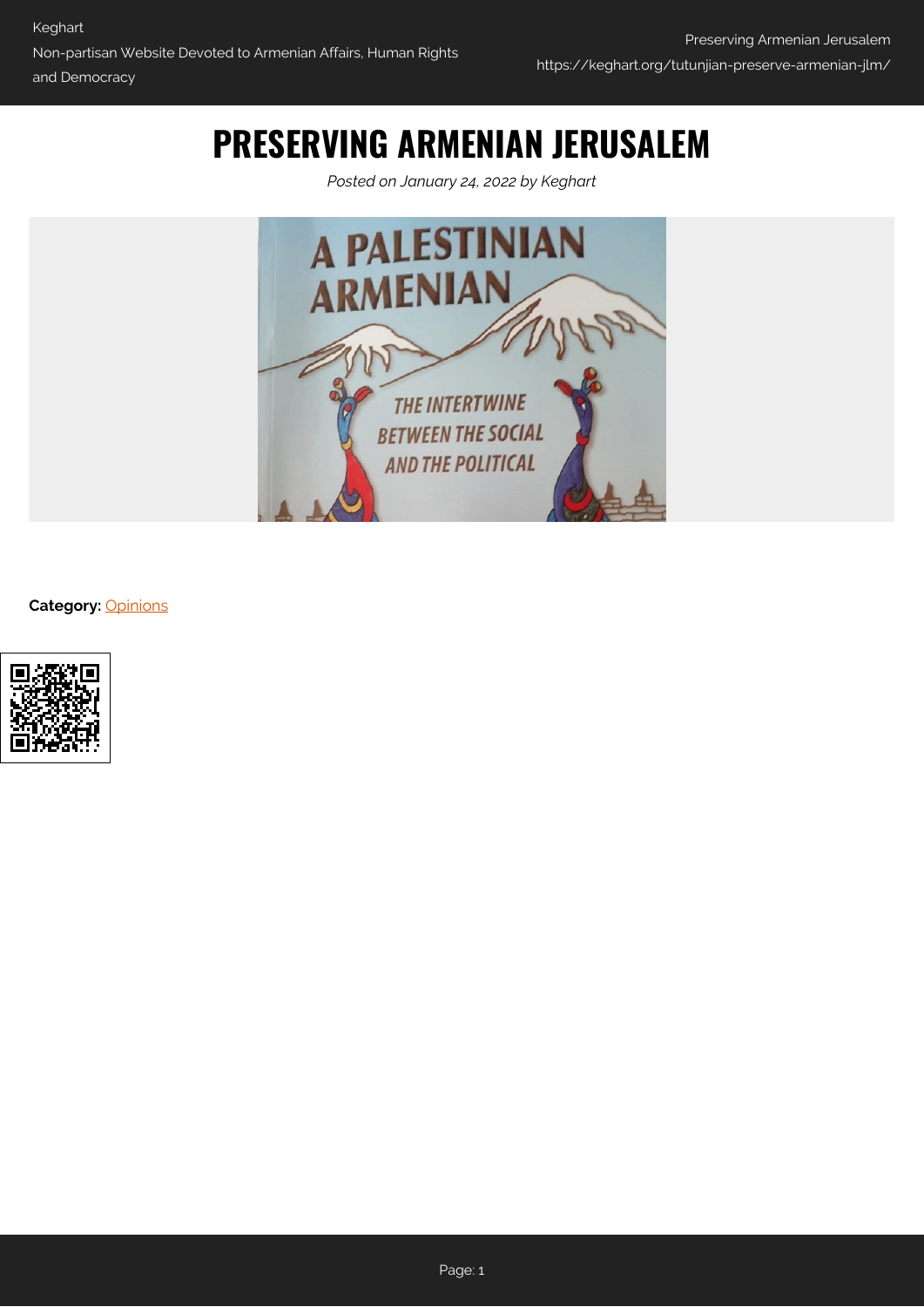#### **By Jirair Tutunjian**, Toronto, 17 January 2022

Most books and articles about Armenian Jerusalem focus on the Armenian Convent, the Sts. James Cathedral, the Patriarchate, and the various institutions such as the Manoogian Seminary, Sts. Tarkmanchats High School, Gulbenkian Library, Mardigian Museum, and the 4,000-plus medieval manuscript collection. Thus, civilians, who represent the first and oldest Armenian Diaspora outpost, often get short shrift. The 312-page "A Palestinian Armenian" by Varsen Aghabekian makes an impressive attempt to correct the oversight.

Published last year by Dar al-Kalima University Press in Bethlehem (West Bank), the book is a salvage operation to document the recent history of Palestinian--and particularly Jerusalem-- Armenians before it's irrecoverably lost as the "players" emigrate or pass away. Other than briefly during the 1948 War between Arabs and Jews Armenians have never had a journal which would have documented the community's political, social, economic, and cultural history life in Jerusalem and in Palestine. The patriarchate's off-and-on published "*Sion*" journal, is devoted to religious, theological, and philosophical matters. There are a few autobiographies on Armenian life in Jerusalem such as "Armenians of Jerusalem" by John H. Melkon Rose (1993). Thus, Aghabekian had to compose an oral history, gathering data from mostly primary sources. The book's endnotes list the names of hundreds of current and ex-Armenian Palestinians who provided information to the author.

"A Palestinian Armenia" is an ambitious book. Aghabekian cites half-a-dozen reasons for writing the book: to demonstrate the survival, perseverance, presence, and integration of Armenians while retaining their distinct identity; to elaborate on the social fabric of Armenians; to explain the complexities of living under Israeli occupation of the West Bank, including East Jerusalem; and to raise awareness about Armenians living in occupied Palestinian territory. As well, Aghabekian says she wanted to present Armenians in general and those living in the Holy Land not just as victims of genocide but as "survivors and doers with strength, perseverance and faith deeply rooted in their Armenian culture…their readiness to embrace and live peacefully in their host countries."

Following the first two chapters ("Background to Armenia and Armenians" and "Background and History of the Armenian Presence in the Holy Land/Palestine"), Aghabekian gets down to the urgent business of documenting the community's history since the end of the First World War. The subsequent four chapters are titled "The Armenian Population in the Holy Land from 1922 Onwards", "Contribution of Armenians in Palestine over the Last Century", "Armenians in Palestine Today: focus on East Jerusalem", and "Shaping the Future." All four chapters brim with original research, primary sources, and a laser-like reporting.

Armenians of Jerusalem are made up of two main groups: *Kaghakatsis* (Armenians whose roots in the Holy Land go back at least a millennium) and *Vanketsis* (Armenians who were Armenian Genocide survivors, and their descendants. They are called *Vanketsi* because they lived in *Vank*--the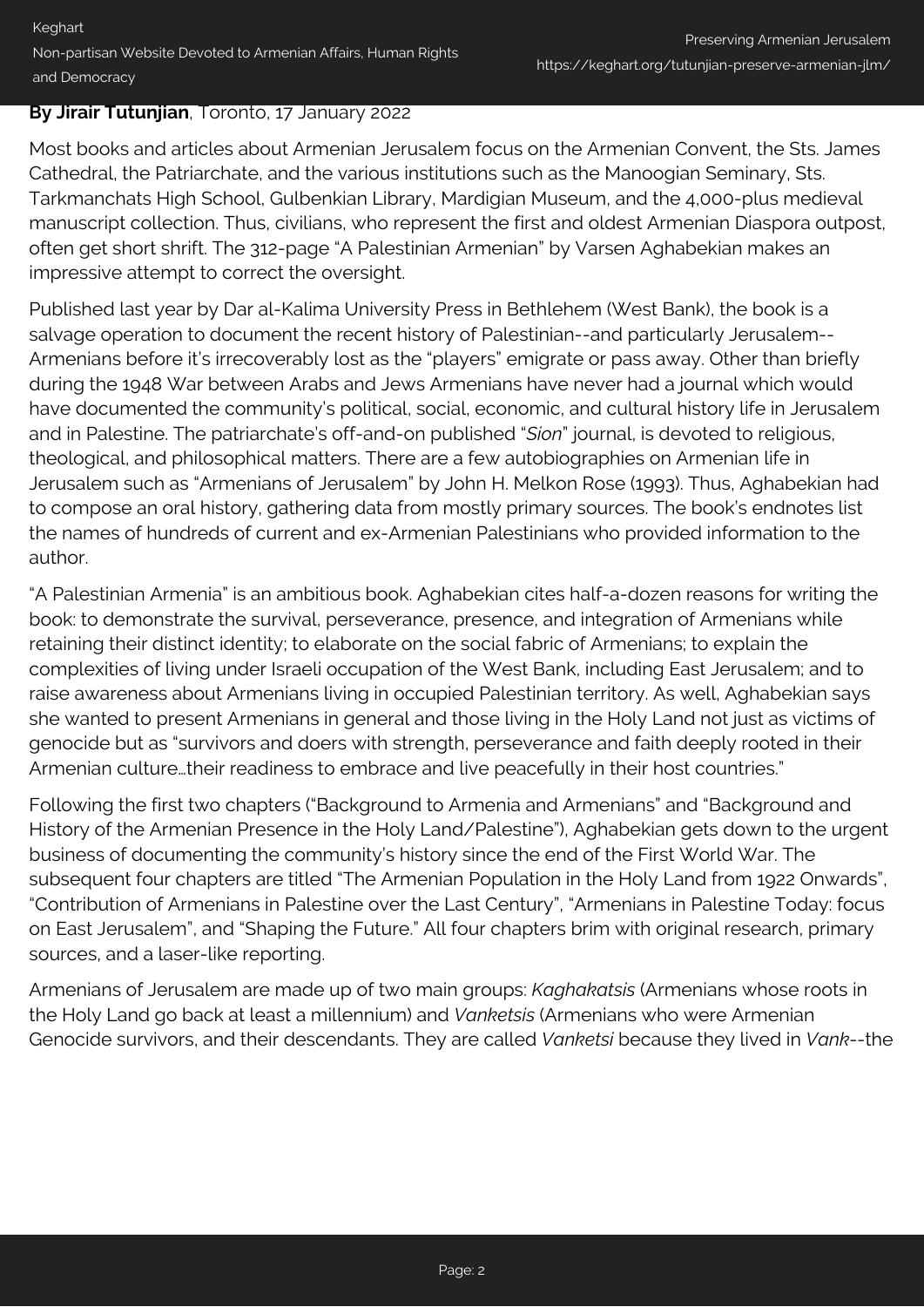Armenian Convent) for generations. Aghabekian covers the recent history of *Kaghakatsis* and

*Vanketsi*s, the mini-renaissance of the Palestinian Armenian community during the British Mandate (1917-1948), and the four calamities (the 1948 War between Jews and Arabs which split Palestine into two unequal parts, the illegal 1967 Israeli occupation of the West Bank, the Palestinian Intifada/uprising, and the sophisticated pressures applied by the Israeli government on non-Jews in addition to harassment by Jewish settlers) that have weakened the community. These "hits" have hurt the community politically, socially, economically, and culturally and shrunk its number due to emigration. Half-jokingly one an ex-*Kaghakatsi,* who lives in Sydney, has wisecracked that more *Kaghakatsis* live in Sydney than in Jerusalem. The once flourishing *Kaghakatsis* now number fewer than one-hundred and are mostly elderly. The Jerusalem community, which once numbered 3,000 to 4,000, is barely one-thousand now. The Sts. Tarkmanchats High School, which in the '40s had 700 students, now has fewer than 180 students of whom about 20 percent are Arab-Armenians or Arab Christians. The three social/sports clubs (the heart of the community) continue to function but are far less active than they were in the '40s and the '50s.

A bonus of the book is the heartbreaking sagas *Kaghakatsi* and *Vanketsi* families tracing the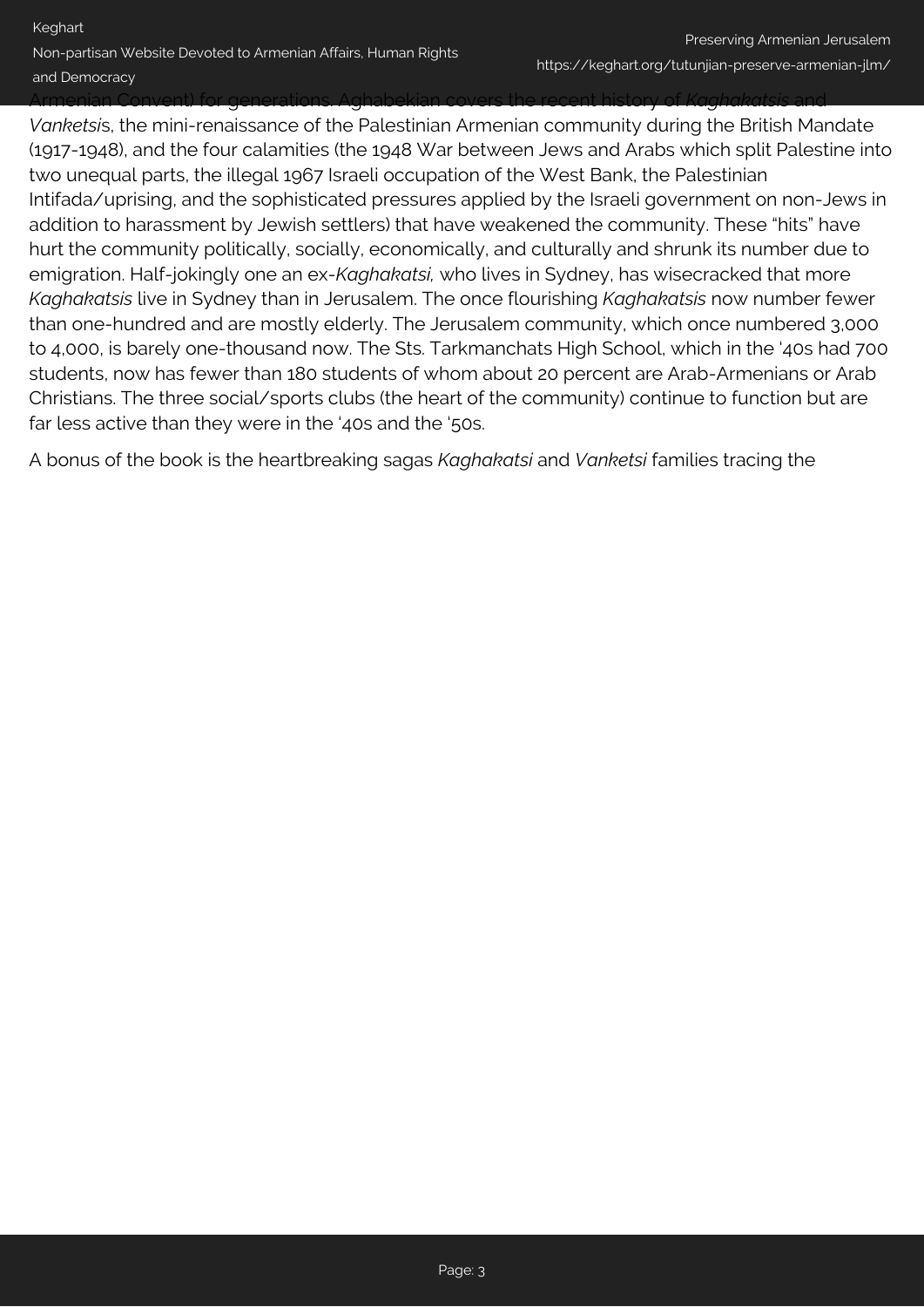### Non-partisan Website Devoted to Armenian Affairs, Human Rights

**THE INTERTWINE** 

**BETWEEN THE SOCIAL** 

AND THE POLITICAL

**VARSEN AGHABEKIAN** 

#### Preserving Armenian Jerusalem https://keghart.org/tutunjian-preserve-armenian-jlm/

# and Democracy **A PALESTINIAN ARMENIAN**

dramatic pand downs those national doctor and interface direction and economic challenges due to seemingly interminable wars, political unrest, and economic uncertainty. Like the minibiographies, these rich and priceless stories were destined to be lost forever until the Aghabekian salvaged them.

The book celebrates the achievements of a handful of Armenian Jerusalemites rooted in an embattled one-square kilometer city. The tiny community of a few thousand has produced top doctors (including that of the Jordanian royal family), professors, composers, conductors, music teachers, philosophers, clinical psychologists, the most famous psychologist in the Arab Middle East, judges, lawyers, military commanders, diplomats, CEOs, government administrators, athletes, novelists, journalists, poets, translators, art gallery owners, university deans, school principals, inventors, artists, architects, engineers, technicians, nurses, and the best craftsmen (goldsmiths, tailors, shoemakers, photographers, mechanics, bakers, etc.) in Palestine and in Jordan. An Armenian telephone lineman—unlettered and barely trained—had 'imprinted' the telephone grid of the Holy Land on his brain. With no manuals or maps he could identify telephone technical problems across the land and repair them. When in the conservative Jordan of the '50s the government launched its first airline, two Armenian girls were among the first to become flight attendants. For nearly five decades, a *Kaghakatsi* was the master English language and literature teacher of the Holy Land and Jordan, teaching at four schools.

The last chapter of the book is about the way Armenians are forced to live—under illegal Israeli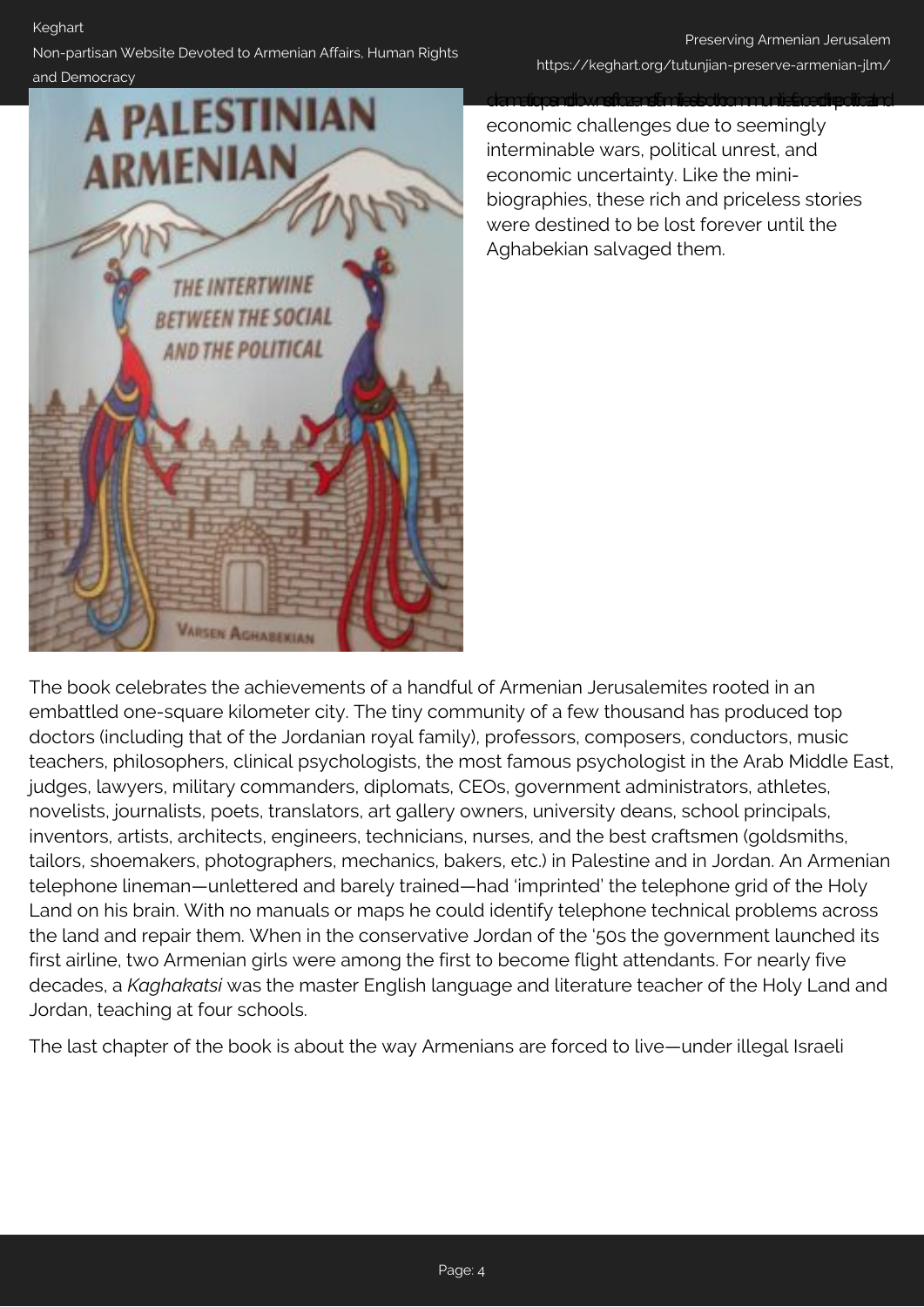Occupation. It's a slight exaggeration to say that life for people under occupation is a daily climb to

the Golgotha. The Israeli government has a barrage of strategies to make the life of non-Israelis as difficult as possible. The government's Judaisation plot of East Jerusalem is no secret. The municipality uses every trick in the book to "encourage" non-Jews to leave Jerusalem.

But despite the daily challenges, the Armenian community persists in asserting its will to survive. Aghabekian says: "The future of the Armenian community in Jerusalem and the Holy Land at large will depend on the desire of its youth to stay, and the political and social realities that affect all populations of the region." She points out to remain steadfast "in this political context is not easy. The implications on well-being physical, mental and spiritual) are enormous." She points out that Armenians, like Palestinian Arabs, face trauma, anxiety and permanent fear (as a result of systemic harassment and the feeling of being under constant surveillance).

Aghabekian provides several dozen concrete tips on how to combat the community's dwindling numbers. She says a strategic policy is needed to strengthen the Armenian presence with incentives and advises the revitalization of the Armenian Quarter and its businesses. "Moral and material support is necessary because the conservation, development and revitalization of the Armenian Quarter is of utmost priority. A comprehensive list of concrete projects, described in detail with the funding requirements and means of execution, must be drawn up," says Aghabekian.

The author believes the Patriarchate could play a more active role with the Israeli authorities to allow Armenian individuals and families to reside in Jerusalem (these are people who lived in the West Bank).

To quote Aghabekian: "A well-crafted document on this topic would attract international support, especially the strengthening of the Christian presence in the Holy Land. The Armenian Patriarchate, on its own and or collectively with other Churches in the Holy Land, needs to be more proactive in seeking support from the international community towards the Christian presence, and in lobbying for an end to the occupation in the best interests of both Israel and Palestine." Of course, the Armenian Diaspora should be encouraged to increase support to the Armenian Patriarchate and the community.

The above are just a few of Aghabekian's concrete recommendations to guarantee that Armenian Jerusalem not only survives but flourishes.

To underline the necessity of prompt action, she quotes a Jerusalemite scholar who said: "…maintaining the historic Armenian Patriarchate of Jerusalem is impossible without a viable Armenian community."

Testimony to Aghabekian's impressive research is the nine-page reference section and the thirtynine page endnotes.

Patriarch Nourhan Manoogian and the leaders of the Armenian community should read the book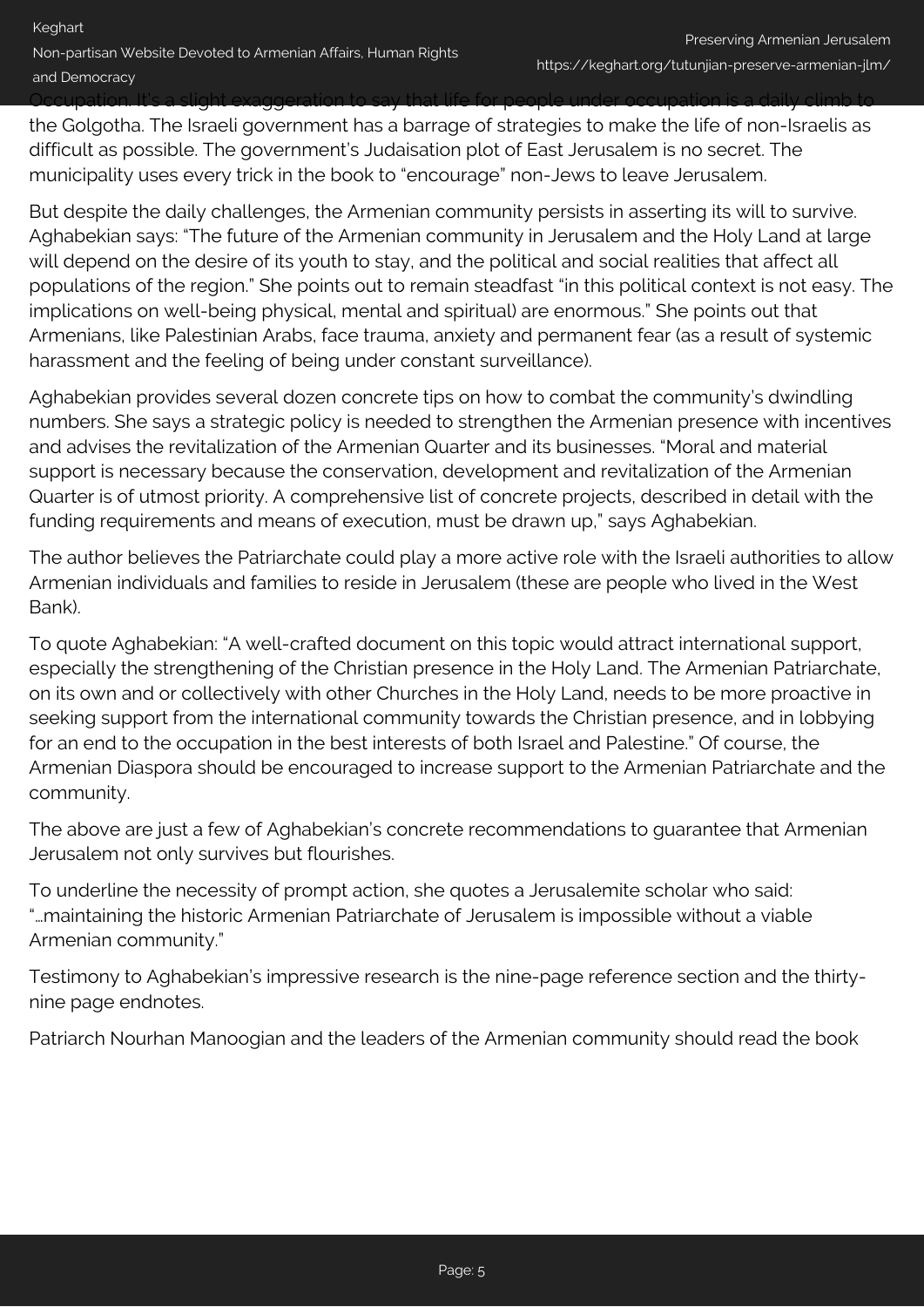If "A Palestinian Armenian" has a shortcoming it's the typos and the occasional spelling mistake. We hope there will be a second edition…an edition sans typos and spelling mistakes.

The book (\$39.90) can be purchased from Amazon and at selected East Jerusalem and Bethlehem bookstores.